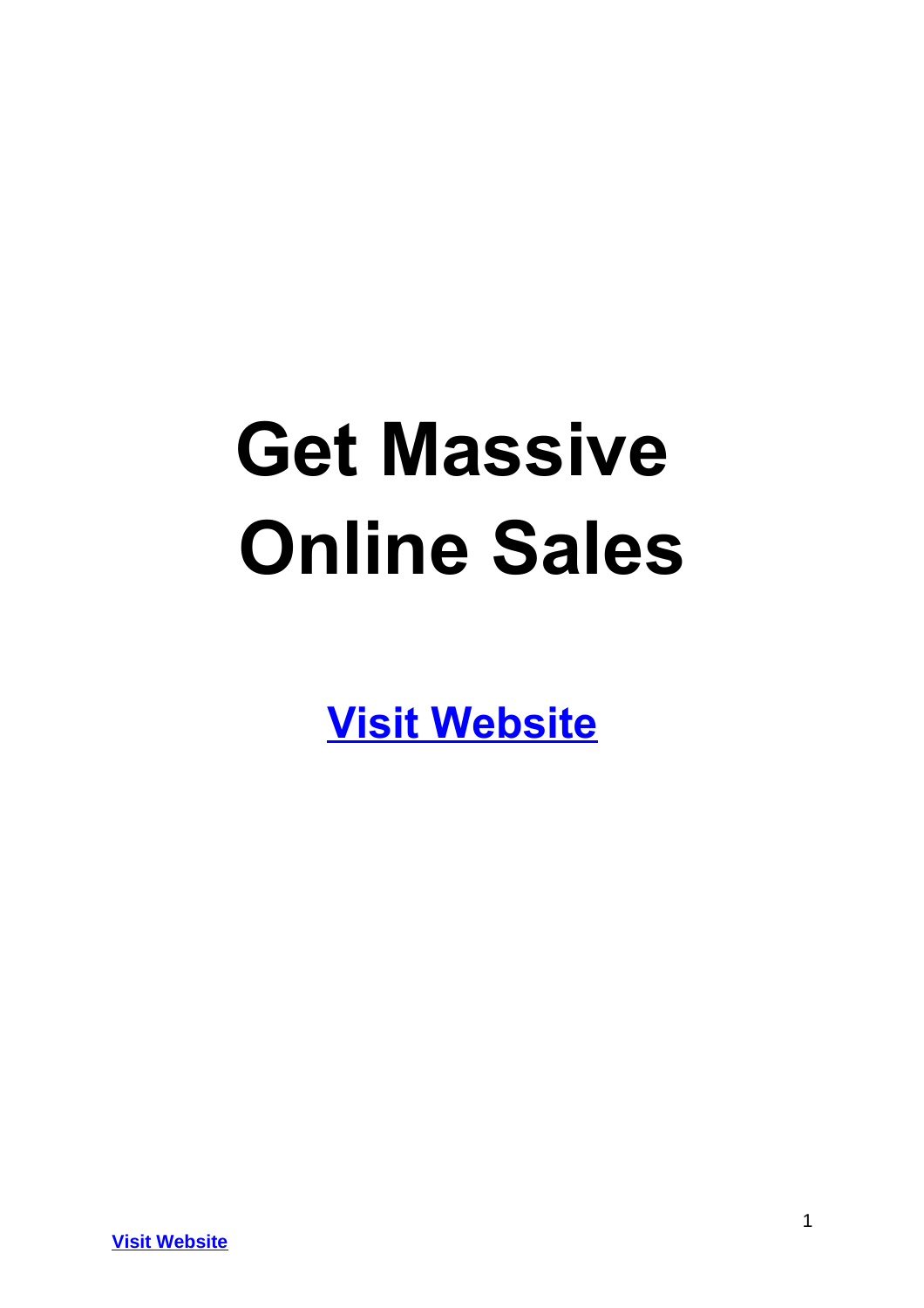## **Introduction**

Just imagine making more money in a mere 72 hours than you made in the last six months… or even the last year. Go ahead, take a moment and let that idea sink in.

Now imagine this:

## **Not only do you make this massive sum of money, but you also build a huge customer list as a result.**

That means your mortgage is paid for and maybe your kids' college education too. You're set.

Lovely dream, isn't it?

Here's the thing – this isn't just a "pie in the sky" fantasy.

## **This is something YOU can make come true.**

And right now you're looking at the exact step-by-step blueprint that's going to teach you exactly how to do it!

Before we jump into the system, let's get a quick overview of how it works.

Let's start with a quick definition of "firesale" for the purpose of this discussion:

## **DEFINED: "Firesale"**

A limited time sale where a package of goods is offered at an extremely discounted rate.

This firesales system an easy four-step system that shows you exactly how to put together a firesale package, recruit an effective team of launch partners, and launch the package beyond your wildest expectations!

And here's a brief look at what you're about to discover.

- #1 COLLECT a Package of In-Demand Products
- #2 CRAFT a High-Response Sales Page
- #3 CONTACT and Recruit Launch Partners
- #4 CREATE a Buzz-Building Marketing Campaign

Now let's get down to the nuts and bolts of how you can put this system to work for you…

## **[Visit Website](http://replug.link/f7ab3460/)**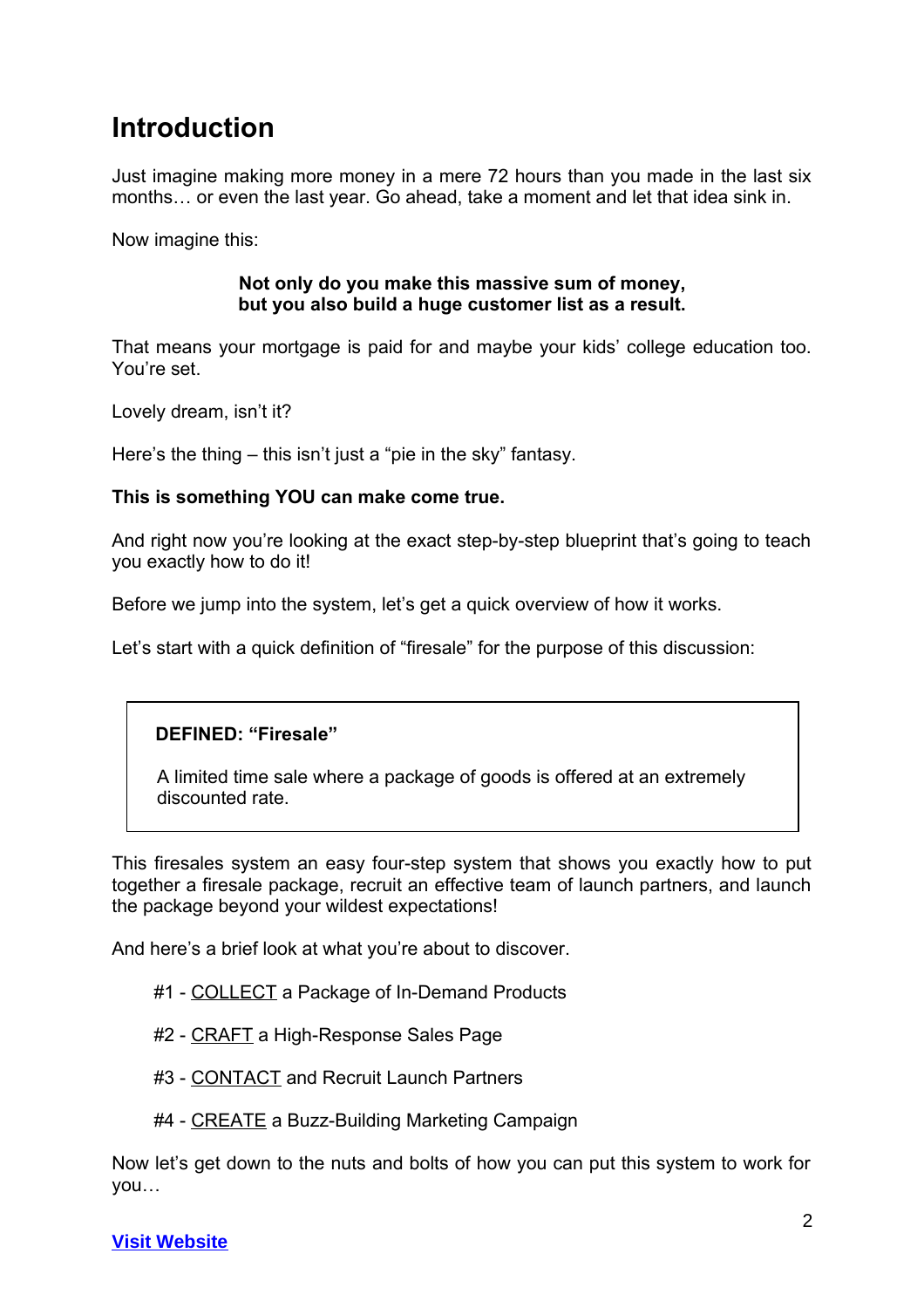## **#1: COLLECT a Package of In-Demand Products**

Assuming you've already chosen a niche, and now you just need to find products for that niche.

Sidebar: Since many people who read this report will run firesales in the Internet marketing niche. References will be made to selling to the Internet marketing market. However, do note that you can run a successful firesale in ANY niche. Indeed, prospects in other niches may be even more receptive to them, since firesales aren't as common outside of our Internet marketing circles.

Here are answers to your top questions…

## **What sort of products should you add to your package?**

The answer is simple – add the same types of in-demand products that you'd sell individually.

See, some people sell "junk" in their firesales. Don't do that. Instead, sell high quality products… and be sure to add a few unique products that buyers can't find anywhere else.

If you don't know what sort of products your market wants, then do some research. Specifically, find out what they're ALREADY buying – and then sell something similar. And remember, you're not limited to just eBooks – you can sell software, audios, videos and anything else your market wants.

Quick Tip: If you're selling to the Internet marketing crowd, then you have the luxury of providing a variety of products. They may include marketing products for education purposes, marketing products with resell, master resell or private label rights (PLR), and other niche products that come with some sort of PLR or resell rights.

## **How many products should you add to your package… and how much should you charge?**

If people in your niche have had firesales in the past, then research them to see how many products they included and for what price.

Generally, however, you'll want a somewhat large package that starts at a very low (but ever increasing) price. For example, you may have a package of 50 products for \$50 (\$1 a piece) that goes up \$10 a day.

At the end of the sale, you can either end the offer completely, or charge the full value (which may be worth hundreds if not thousands if someone purchased the products individually).

## **Where do you get these products to add to your package?**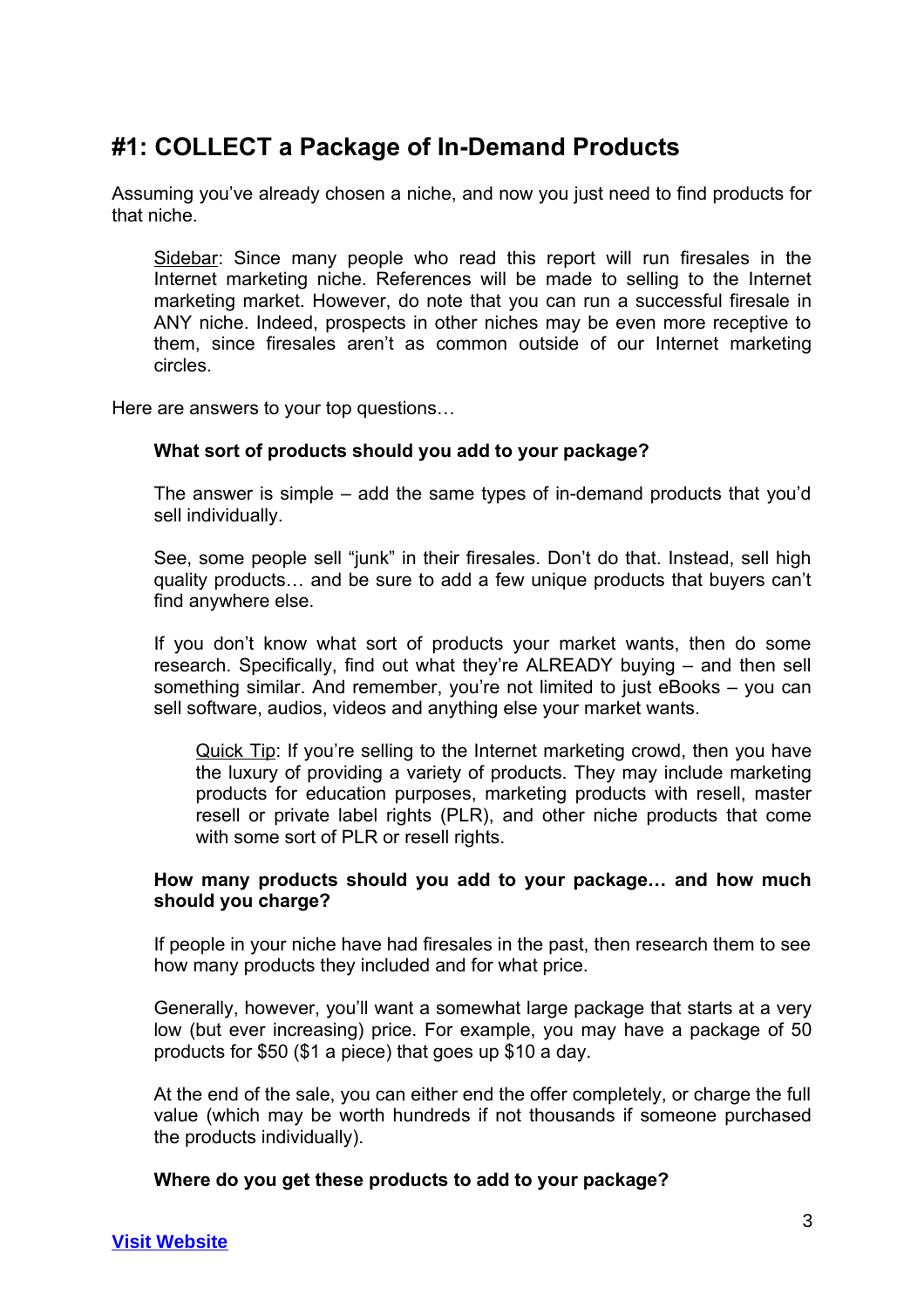As mentioned previously, you'll want to have at least a handful of products that your customers can't find anywhere else. And that means you'll need to create this handful (or have them created for you by a reliable freelancer).

Quick Tip: As a good rule of thumb, make about 25% of your package completely unique products. So if you have 50 products, 12 of them should be unique. At the very least, they should be rewritten PLR (private label rights) products.

To fill in the rest of the package, you can hunt for resell rights products, master resell rights products and private label rights products online. Simply enter your niche keywords (like "Internet marketing") followed by words like "resell rights" or "PLR." For example: "Internet marketing PLR."

Once you have your package, it's time to craft a persuasive sales letter…

## **#2: CRAFT a High-Response Sales Page**

Now that you know what product to include and how much you're going to charge, you need to create a salesletter that convinces your prospects to get out their credit cards and order right now.

Quick Tip: If you're absolutely new to creating salesletters, you may consider hiring a professional copywriter to write your letter. At the very least, do consider having a professional critique your letter.

Fortunately, there's a simple formula you can apply when creating your salesletter. You may have already heard of it before: AIDA.

AIDA stands for:

- A Attention I - Interest
- D Desire
- A Action

You need all four of those elements in your sales letter. Here's how to do it.

## **A - Attention**

One of the most important parts of your sales letter is the headline – and that's because the headline's job is to get your prospect's attention.

If the headline doesn't do its job, then the rest of your salesletter might as well not even exist because it won't get read… and you won't get any sales.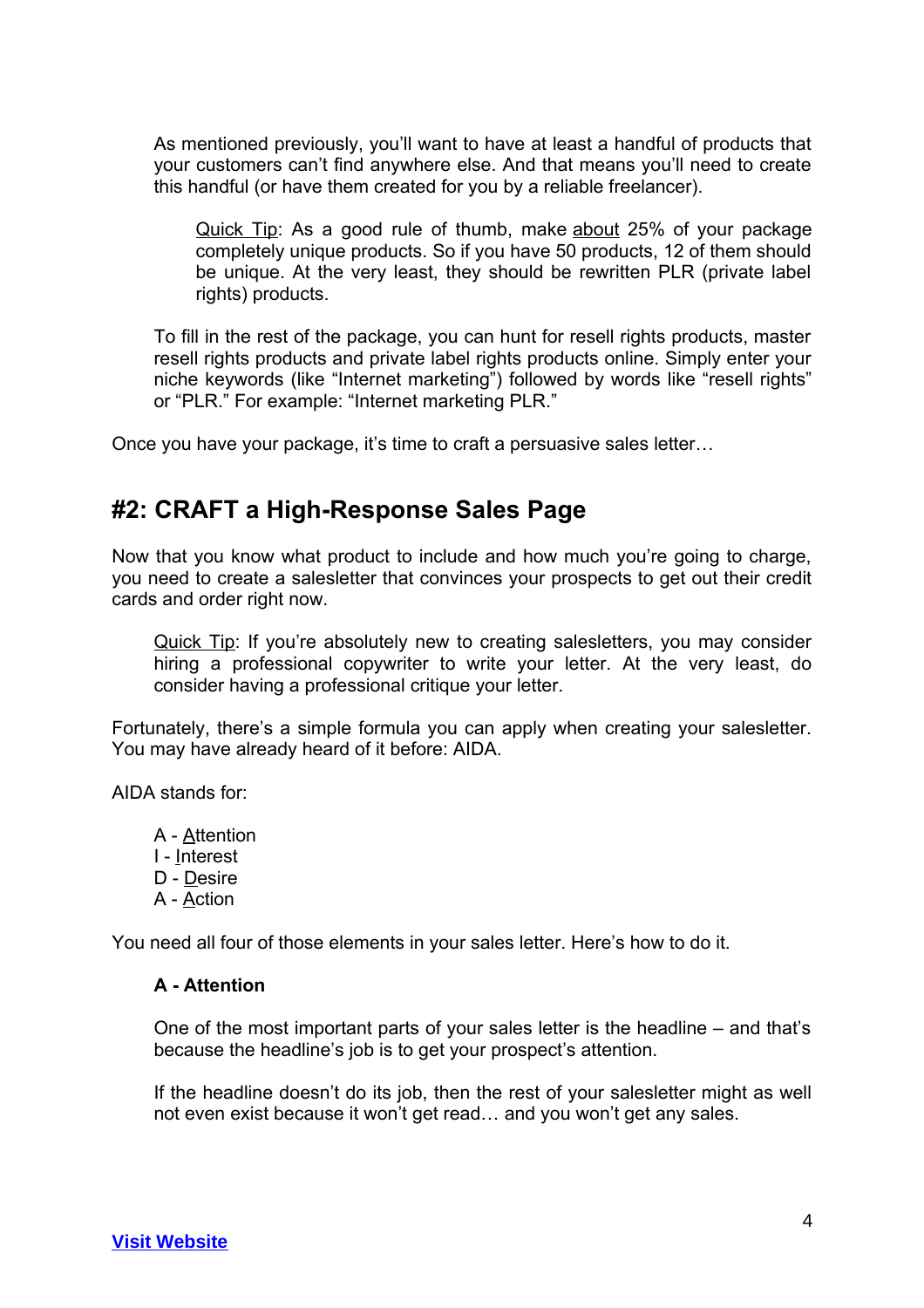Think of your headline as a "mini ad" for your salesletter. To that end, your headline should make a big promise, such as by telling the reader the biggest benefit she'll receive if she keeps reading.

You can also inject curiosity into your headline (so that the prospect needs to keep reading to satisfy her curiosity).

The way to do that is to promise a big benefit, but don't tell the reader HOW she'll receive that big benefit.

For example, consider these two headlines, each promoting green tea:

"Drink One Cup of This Green Tea Each Day to Lose Weight!"

OR

"Here's How to Lose Weight Without Dieting, Without Pills, and Without Exercise!"

While both of these headlines could be effective, note that the second one arouses curiosity. It delivers the big promise – but doesn't tell the prospect how she'll get that benefit. So she needs to read on to find out.

## **I - Interest**

Once you've "hooked" your prospect with a good headline, you need to start reeling her in – and to do that, you need to hold her interest. Here is the "3S Strategy" to help you do exactly that:

 **START with a good opener.** Because you made a big promise or even aroused curiosity in the headline, your opener needs to be the payoff. If your first few paragraphs don't "pay out," the reader may stop reading.

But that doesn't mean you show all your cards at this point. On the contrary, you can arouse further curiosity. One way to do that is by telling a story in your opener, stopping right before the end of the story, and letting the reader know you'll tell them the ending "in just a bit."

People hate unfinished stories, and will often keep reading just to find out what happens. (Of course, your story must be engaging, the reader should identify with the story, and it should be directly relevant to whatever you're selling.)

 **SHOW genuine empathy.** Your prospects have been searching high and low for someone who really understands their problems… and cares about them. So far, all they've found are marketers who want to take their money and leave them with unsolved problems.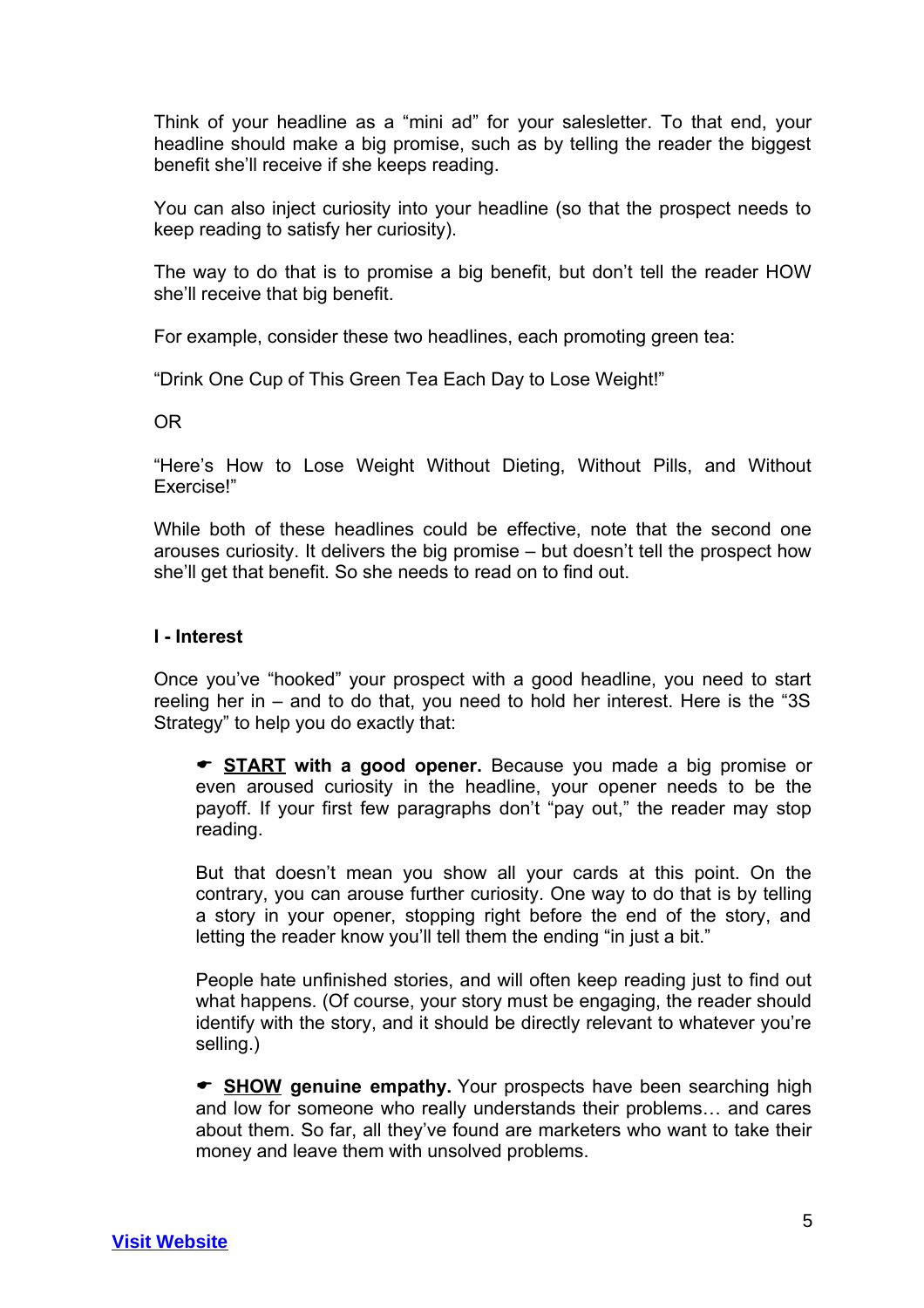This is your chance to show you're different. If you can get inside your prospect's head, then you already know how much her problems trouble her – and all you have to do is show that you genuinely care. Show her that you identify with her and that she can identify with you.

Quick Tip: You can't fake this. You need to genuinely care and empathize with your prospects. If you genuinely do, then don't be afraid to show it.

**STIR UP emotion.** Finally, you need to make your reader feel something. If she feels something, then she'll keep her eyeballs glued to your letter.

Later on, you'll have her imagine how good it will feel to use your products. But for right now, you need to "agitate" her by reminding her of how her problem makes her feel. Ask her to imagine the pain, sadness, embarrassment or other negative feelings.

For example: "I know what it's like to keep a hand hovering by your mouth when meeting new people, simply because you're embarrassed about your teeth…"

**Bottom line:** You need to hold her interest in continuing to read your letter… while also starting to spark her interest in the solution you're offering.

## **D - Desire**

You have your prospect's interest – now it's time to start stoking her desire for your product. And to do that, you need to make your case that your firesale is the BEST solution to her problems.

Here's a simple four-step process to get your prospects drooling over their keyboards, desperately wanting your firesale package:

1)**List the products' benefits.** Your products have a lot of features… but what your prospects are primarily concerned about is how these products will benefit them. To that end, you should create a bulleted list of product benefits that create excitement and even curiosity about your products.

Let me give you an example of a feature versus a benefit. The feature of your firesale package is that it includes five never-before-seen resell rights ebooks. The benefit to the buyer is that she can make easy money with these products because the market isn't saturated.

**20) Offer proof.** Your prospects really want to believe you. They do. But they also think marketers are prone to exaggeration. And at the very least, they know you're biased.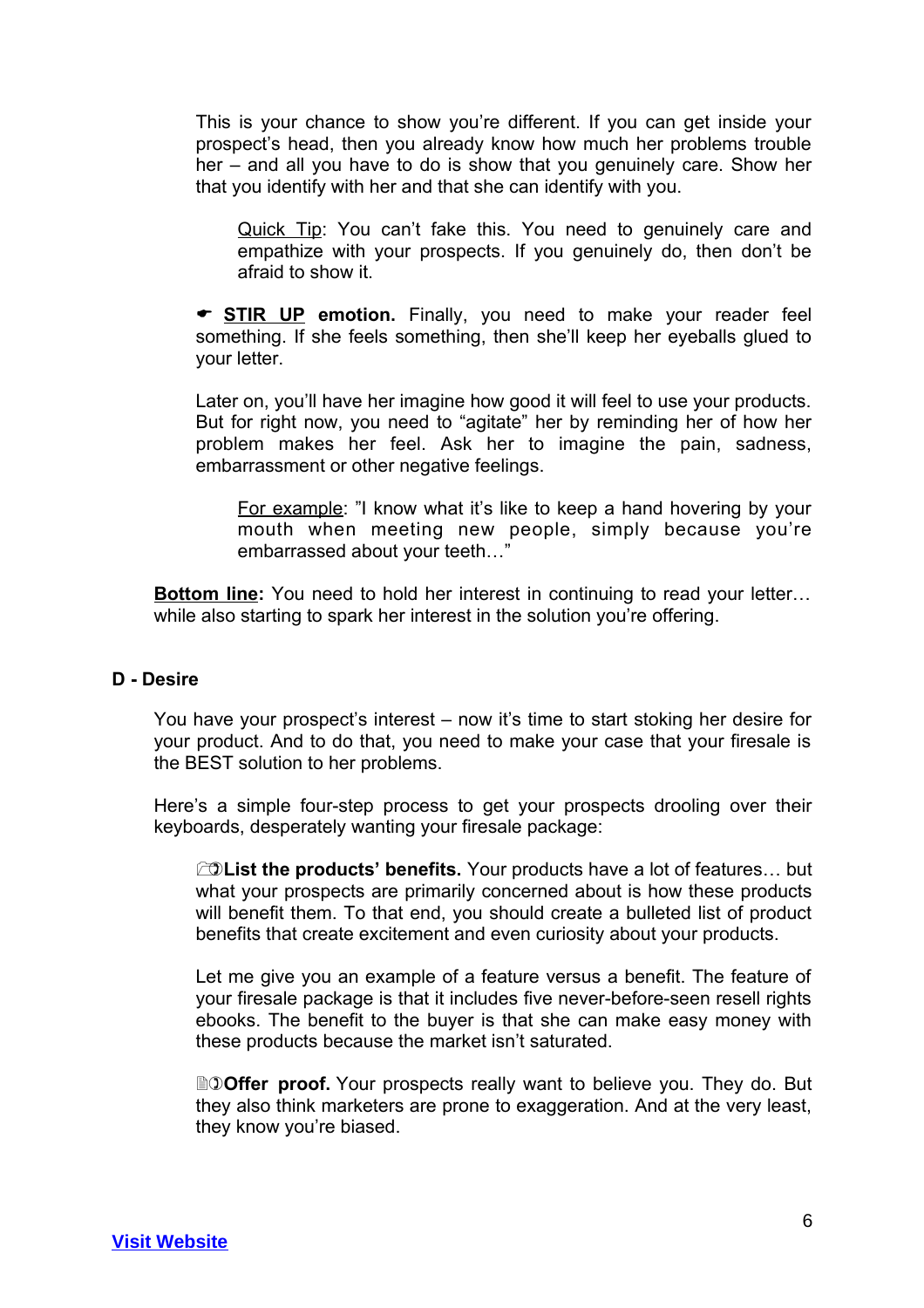That's why you need to offer proof of your claims. One of these best forms of proof is "social proof," where neutral third parties share their testimonials.

Quick Tip: If you have a lot of testimonials, then post the strongest ones in prominent places on your sales page. Your strongest testimonials are those where people not just liked the eBook (e.g., "great book!"), but they could detail HOW the product helped them (e.g., "I love ten pounds using the tips in Chapter 5!").

You may also offer up any other sort evidence that proves your case, such as before and after pictures, videos, screenshots, etc.

**EOReverse risk.** Your prospects are skeptical. They're worried that maybe the products aren't really what you make them out to be. But you can ease their minds by reversing (indeed, eliminating) the risk – and you do that by offer a strong (and long) guarantee policy.

Sometimes beginning marketers feel like a guarantee policy is just an open invitation for buyers to ask for refunds. It's not. Because the people who want refunds will get them one way or another anyway – either by attempting to bully you, or by going to their bank and doing a chargeback (which means you get hit by a big fee).

Indeed, you'll actually make MORE money when you offer a guarantee policy, because your conversion rate will increase!

4)**Prod the imagination.** Remember earlier when we talked about stirring your prospect's emotions about her problem? Now that you've made your case, you need to stir her emotions about the solution – and you do that by asking her to imagine how it will feel to receive your product's benefits.

Example: Here's something you might say for a firesale aimed at Internet marketers: "*You don't have any competition -- just imagine how much money you'll make with these brand new reseller products! Imagine your wife's surprise when you get her that ring she's been eyeing…"*

You've made your case, listed the benefits, listed proof and evoked emotion. Now you got your prospect thinking she can't live another day without your firesale package. It's time to close the deal…

## **A - Action**

Imagine a gentleman who's about to ask a woman to marry him...

He takes her to a fancy restaurant and they sip champagne. Then, when the moment is just right, he drops to one knee and shows the woman the most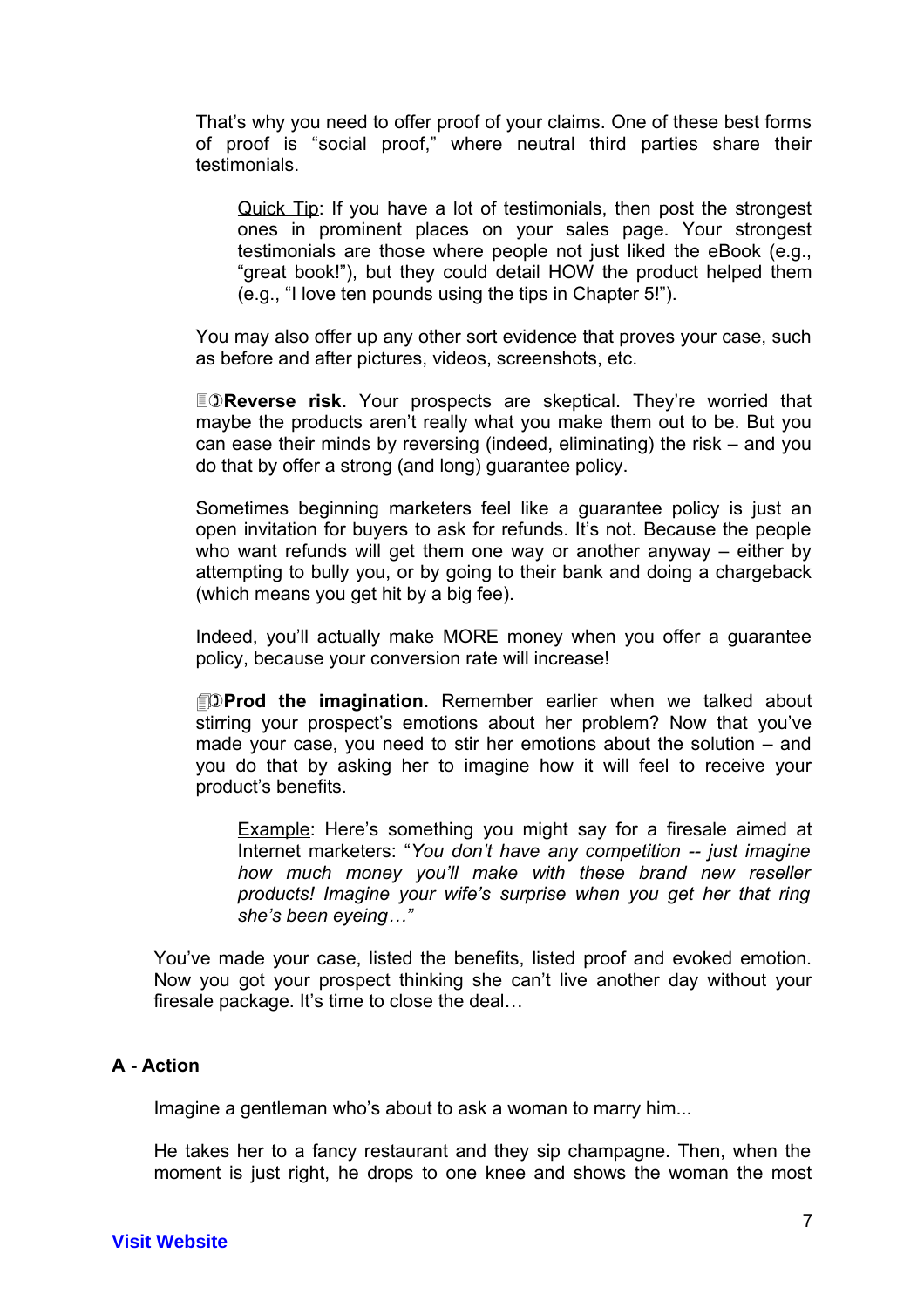breathtaking diamond she's ever seen. She already knows she'll say yes. But then suddenly the gentleman jumps up and leaves the room without uttering a single word.

Silly, right?

But that's a good analogy to what many marketers do on their sales pages. Namely, they whip their prospects into a buying frenzy… and then leave these prospects hanging, a bit unsure of what to do next.

You see, you can easily skyrocket your conversion rate by doing one simple thing: Putting out a strong call to action to your prospects.

## **DEFINED: "Call to Action"**

A call to action is just what it sounds like. This is where you clearly and specifically tell your prospects what you want them to do next. In the case of your firesale, you might say something like:

"Take out your credit card right now and click the "buy" button to claim your package!"

Calling your prospect to action will improve your conversion rate. But you'll do even better if you give your prospects a reason to act right now.

That is, you need to create a strong sense of urgency. And one way to do that is by creating a fear of loss.

Fortunately, a firesale has a natural sense of urgency built right in:

- 1. There's urgency because the firesale only lasts for three days.
- 2. There's urgency because the price goes up either every day, by a few pennies after every sale, or by fractions of a penny every second.

Quick Tip: Those last two can be accomplished using a firesale script that shows the price rising steadily.)

All you have to do is remind your prospects of this fierce urgency when you call them to action.

Now you know the AIDA (attention, interest, desire, action) formula. You can snap these elements into your typicalsales letter format, which includes:

- A headline and sub-headline. (Also benefit-driven sub-headlines throughout the copy to draw the skimmer's eyes back into the copy.)
- A salutation that speaks directly to the market (e.g., "Dear Internet marketer").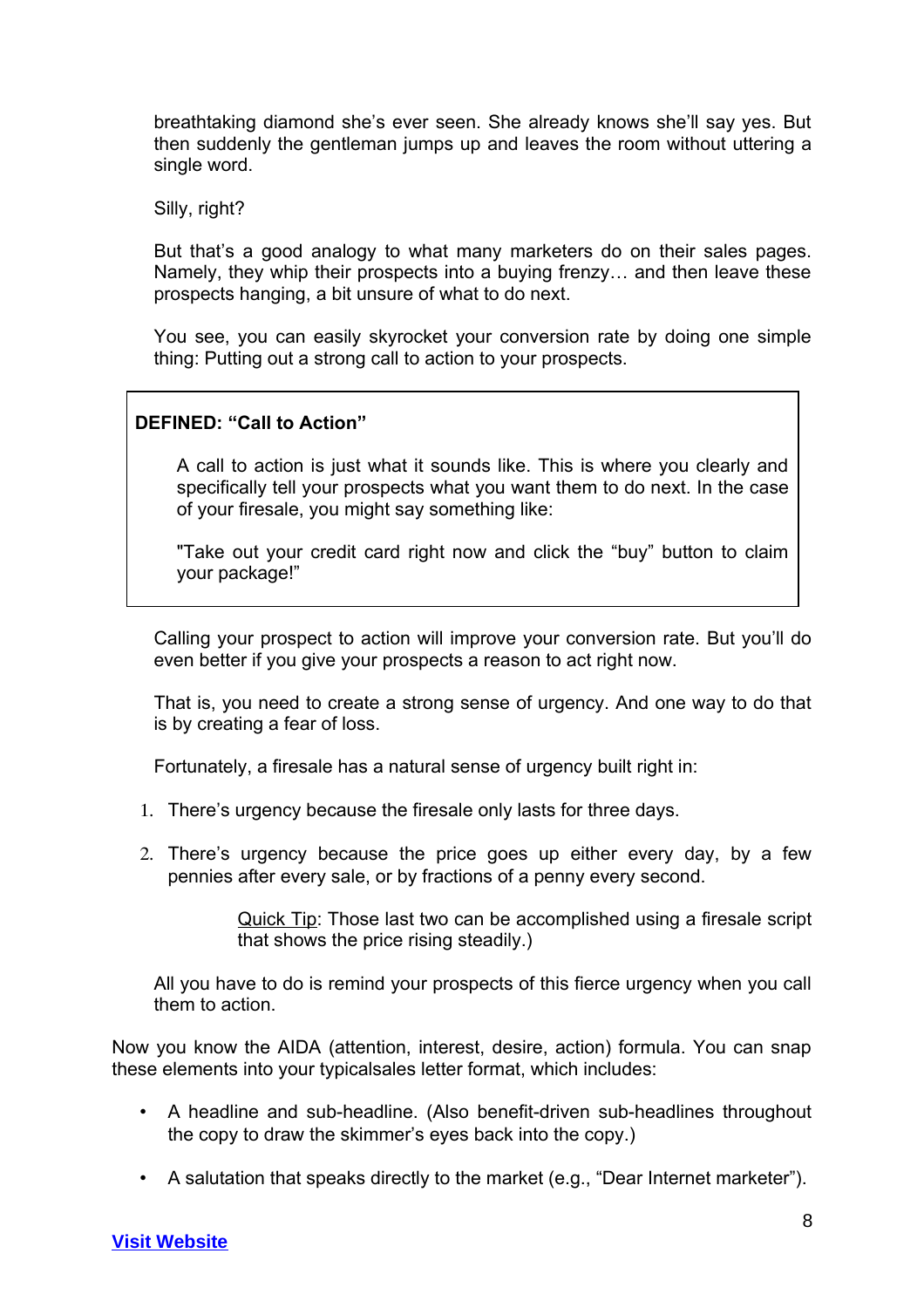- A good opener that hooks the readers and evokes emotion.
- A list of benefits (use a bulleted list to draw the eye to them).
- Testimonials.
- Proof
- A guarantee.
- A strong call to action.
- A "P.S." at the end that reiterates a main benefit and/or creates a sense of urgency.

Once you put your letter together, you should have a few pros review it for you to make sure it's as good as it can be. Then it's time to start recruiting partners to help you promote your firesale…

## **#3: CONTACT and Recruit Launch Partners**

Let's step back a moment to look at the big picture so you know where we're heading. Basically, your promotion is going to rest on the following two foundations:

- 1. Your launch partners.
- 2. Your ability to create anticipation and a pre-launch buzz.

In this section you'll discover how to find, contact and recruit affiliates who'll help you build your pre-launch buzz and send a stampede of eager buyers to your firesale the moment it launches. In the next section, you'll find out how to whip your prospects into a pre-launch frenzy.

Let's get to it…

## **Step 1: Finding effective launch partners**.

Finding your potential launch partners is easy. Look in these places:

- Google your market's keywords to see who holds the top organic search engine rankings. Also, see who's buying pay per click (AdWords) ads.
- Search your niche forums for influential marketers.
- Read your niche blogs to find influential marketers with busy blogs.
- Read your niche newsletters to find partner with a newsletter platform.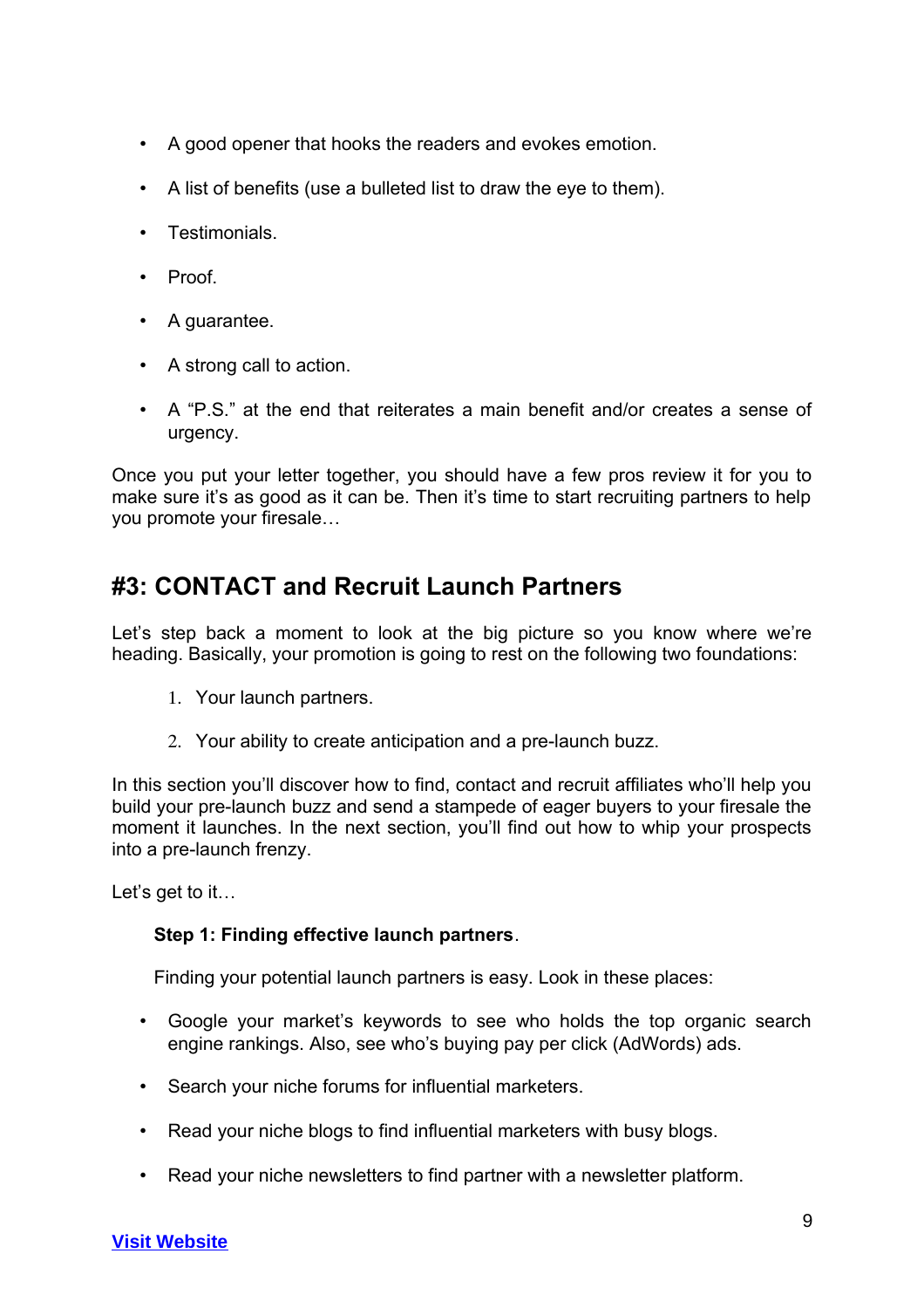- Search Clickbank.com in your niche category to see who the top sellers are.
- Search places like Amazon.com, Lulu.com and elsewhere to see who's authored books in your niche.
- Ask your current partners to recommend other affiliates.
- Ask your customers whose products, blogs, sites and forums they enjoy.
- Run a search for your competitors' products to find out who's promoting those products – and ask these affiliates to become your affiliate.

## **Step 2: Craft an irresistible offer.**

If you're selling to other Internet marketers, then you've probably noticed that this market sees plenty of firesales. And that means your potential partners have seen plenty of "promote my firesale offers." That's why your offer needs to stand out.

> Quick Tip: Even if you're not selling to Internet marketers, keep in mind that your potential launch partners get plenty of similar offers every week.

Here's how to craft an irresistible offer…

 **Give your partners (and their customers) perks not available anywhere else.** First, do a little research. Find out what other marketers with similar offers have given their launch partners in the past.

Specifically, look at: the commission percentage; specialized landing pages; specific perks for customers (such as semi-exclusive bonuses and/or discounts), etc. Once you find out what everyone else offers, you offer something just a bit better.

You'll also want to limit your initial number of partners to your very best affiliates – that way they get the benefit of being the first to introduce the package to the market, which means a better chance at more sales for them. (However, you'll want to open up the affiliate program to everyone soon after launch.)

 **Run an affiliate contest.** In addition to the perks mentioned above, you should also consider offering an affiliate contest with cash prizes (and other prizes of interest to your partners). Be sure to keep an affiliate leader board updated, so that your affiliates can see who's ahead – and how many sales they need to overtake the winner.

You'll also want to offer random prices for everyone who sells at least one product.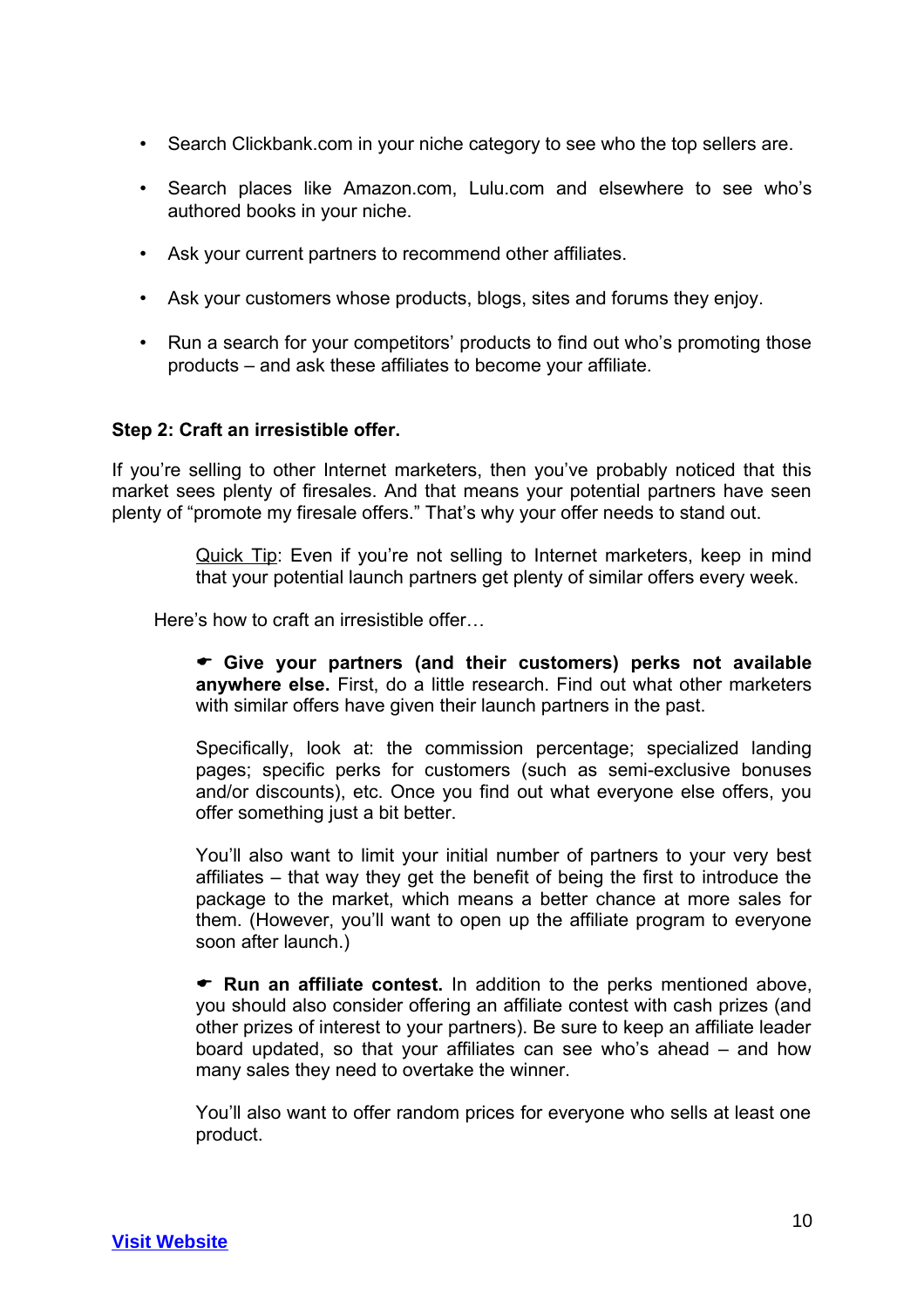**Example:** Each affiliate may get one entry for the first product they sell, and another entry for every five they sell after that.

That way, even those who know they can't win the affiliate contest will be motivated to promote.

 **Create a compelling proposal.** Finally, you need to create an affiliate proposal to send to your potential partners to convince them to promote your firesale.

This isn't just a casual letter you send to potential partners. Instead, you should treat this as a salesletter – because that's exactly what it is.

You're "selling" these potential launch partners on promoting your firesale. As such, all copywriting rules apply. See the previous section for tips on how to craft a persuasive salesletter.

## **Step 3: Contact and recruit your potential partners.**

Once you've created a list of potential partners and crafted an irresistible proposal, it's time to start contacting them.

You have a few options here. Namely, you can choose to email them, call them (if their phone number is listed on their site), or send a postcard or letter via postal mail (which can sometimes attract more attention).

Quick Tip: Want to cut through the noise and get your potential partner's attention, fast? Then send a "PM" (private message) through a forum that you both regularly contribute on.

While all of these methods will work with some degree of success on "cold" prospects (e.g., potential partners who don't know you), you'll do better if you first develop relationships with these potential partners. At the very least, you should seek to get noticed (and have your name recognized) by these marketers.

Consider this…

A stranger walks up to you on the street and asks you if you'll take him to the airport.

Do you?

Probably not. You don't know this guy.

Now what if he's one of your friends making the same request – do you take your friend to the airport? Of course (provided you're able to do so). You wouldn't hesitate.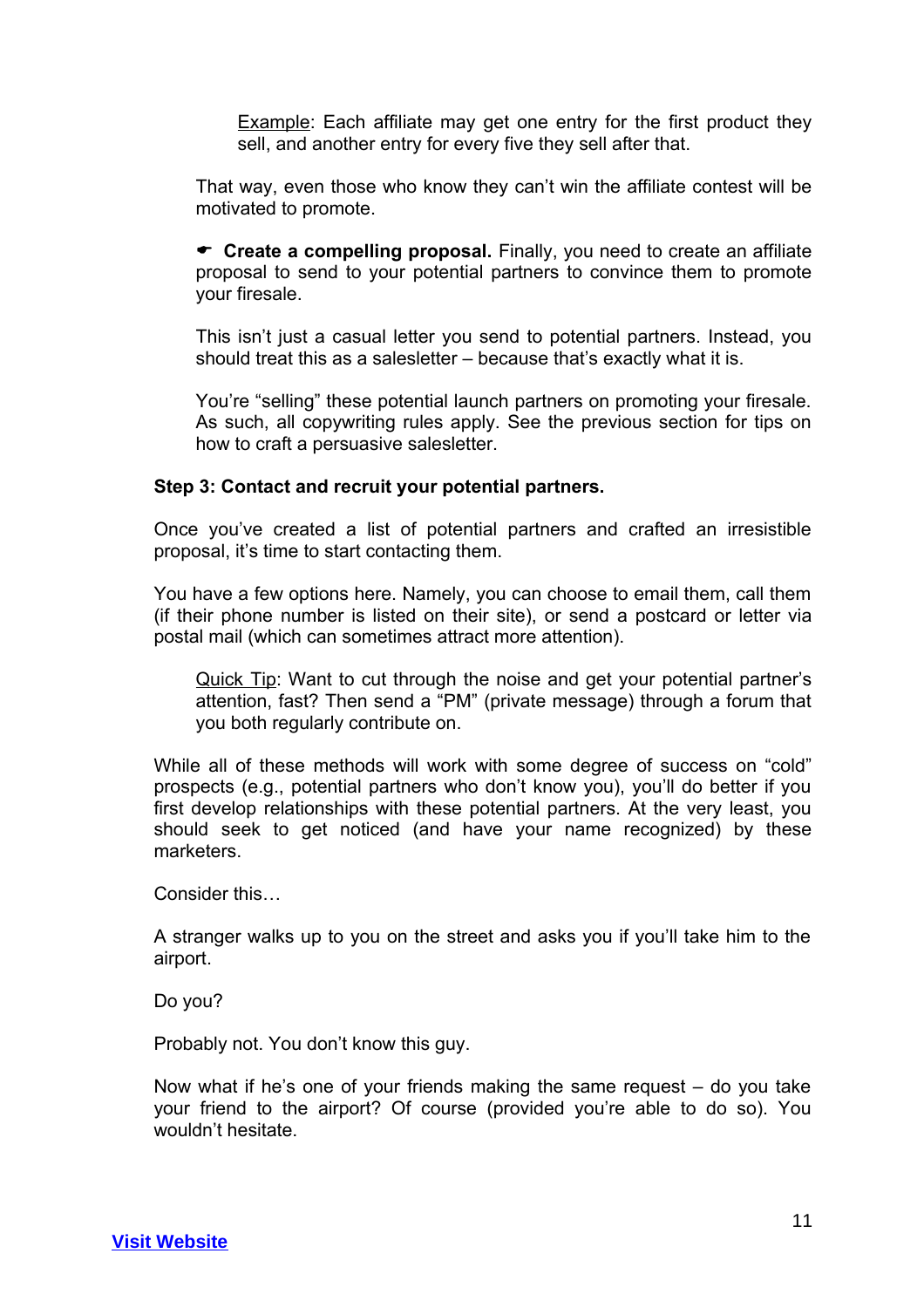Finally, what would you say if an acquaintance (or a friend of a friend) asked for the same favor? Chances are, you'd seriously consider it. And whether you ultimately say yes or no, the fact is you'd consider it because this person isn't a stranger.

And the same goes for your potential partners:

- If they have no idea who you are, they might trash your proposal without even reading it.
- On the flip side: If you're already good friends with a potential launch partner, they'll say yes to your request… without hesitation.
- Finally, if they at least recognize your name, your email will get opened and that increases your chance of them saying "yes" to you.

Bottom line: develop relationships first whenever possible. If it's not possible, then get noticed by becoming visible in your niche.

For example:

- Post on the popular forums and blogs.
- Write and submit articles to article directories.
- Start your own blog.
- Sell your own products in the niche.
- Become a "super affiliate" in your niche.
- Publish your own newsletter.

Do that, and you easily increase your chances of getting more "yes" replies.

Quick Tip: Your partners are busy. You should be contacting them about a month to six weeks before you want them to start with the pre-launch marketing. That means you should be contacting potential partners about two months before your launch date.

At this point you have your package of products, you've created a killer salesletter, and you've contacted and recruited your marketing partners. Now it's time to create the marketing campaign that's going to serve as the rocket fuel for your firesale!

## **#4: CREATE a Buzz-Building Marketing Campaign**

There are plenty of ways to launch a firesale. The best way, however, is to spend the few weeks leading up to the launch building your list of prospects, building anticipation among these prospects, and getting your niche "buzzing" about your sale.

Here's how it works, step-by-step:

**[Visit Website](http://replug.link/f7ab3460/)**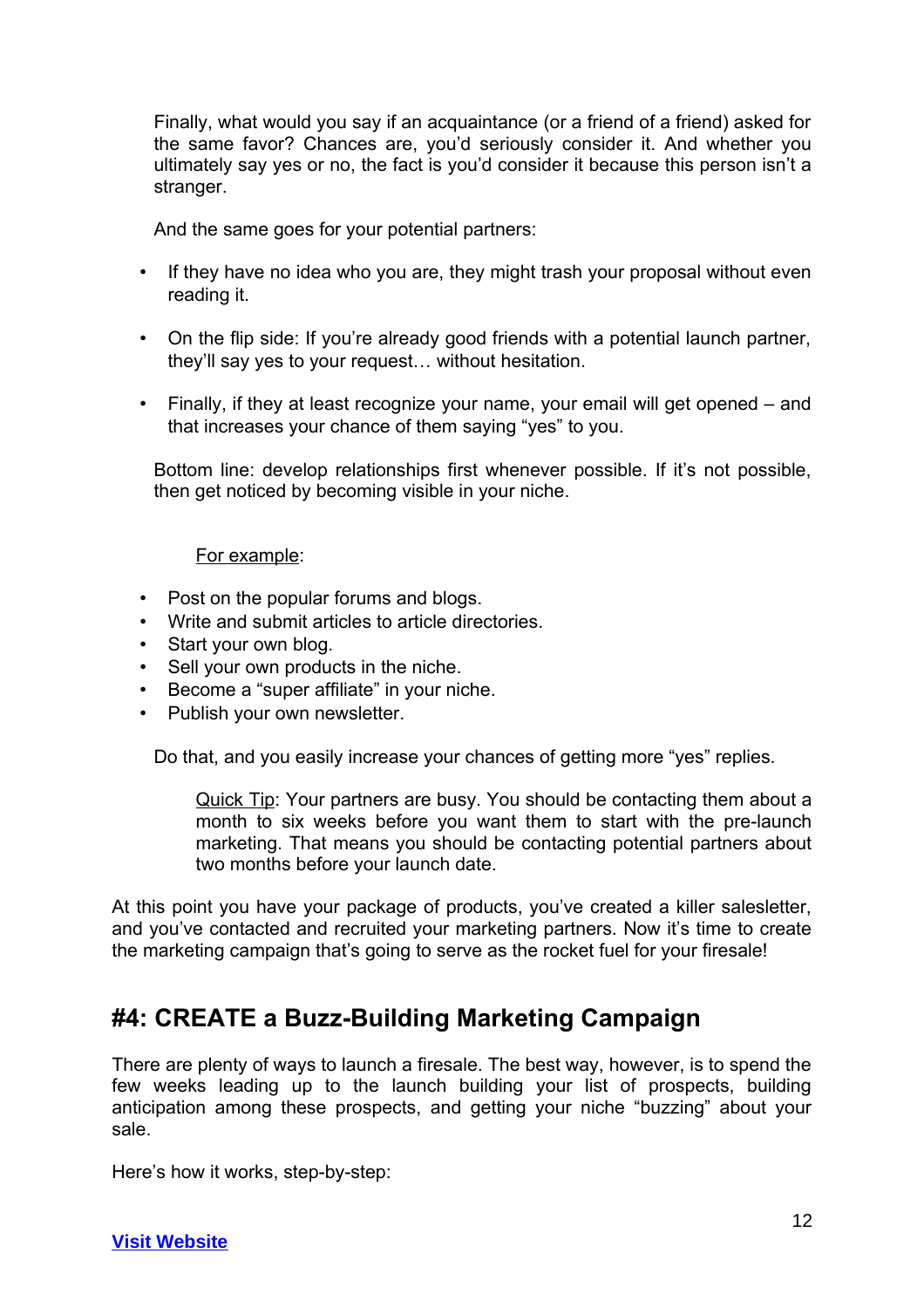1. You and your affiliates give away an "edgy" (viral) product to build your list and get people talking. (About three weeks before launch.)

2. You drip more free content out to your new prospect list. As you drip content, you start dropping hints about the upcoming launch.

3. You hold a pre-launch event like a contest about one week before launch. (This gets your prospects to start paying attention to your emails.)

4. In the final week, you really start building anticipation by telling more and more about what's coming. By the time the launch is 24-48 hours away, you want many of your prospects to already have decided that they're going to buy.

You'll learn how to do all of that and more in this section. But first, you need to start by preparing for your eventual crush of visitors…

## **Step 1: Prepare for the deluge.**

If you do everything right, you're going to experience a huge stampede of visitors (and sales). If you're not ready for this stampede, it can overwhelm you.

Here's what you need to do about three weeks before your launch date:

 $\rightarrow$  Making sure you have enough bandwith on your hosting plan to handle a large number of visitors. (Or making sure your server is ready.)

 $\rightarrow$  Talking to your payment processor representative to let them know you're expecting a lot of payments on your launch date. This lessens the chance of them freezing your account on launch day.

Quick Tip: Call your payment processor again in the week leading up to the launch just to make sure they have, indeed, noted in your account that you're expecting a deluge of sales.

 $\rightarrow$  Make backup plans for everything – your host, your payment processor, and your autoresponder. Assume they'll all go down during your launch, and have a backup host, payment processor and autoresponder ready to go if needed.

 $\rightarrow$  Set up a helpdesk to handle customer inquiries, and take on more staff if needed to answer questions.

Note: Don't depend on email for customer service inquiries. That's because it's too easy for email to get lost or trapped in spam filters. Even if your email account doesn't have a spam filter, your customer's account probably does. And people don't always think to check their spam folders.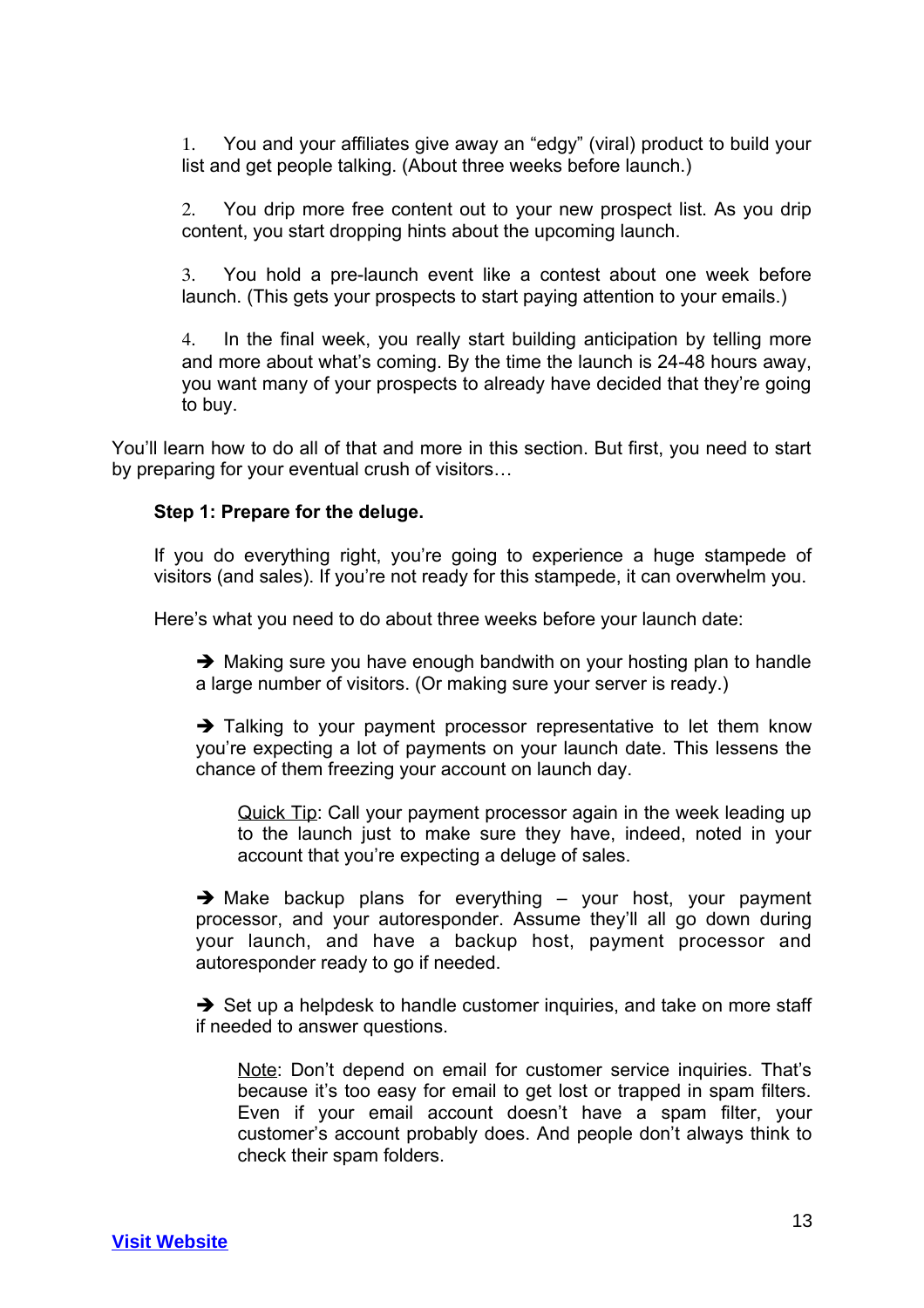So what happens? They don't get your reply to their inquiry. They grow angry. They assume you're just ignoring them. And you lose the sale.

If you use a Helpdesk, then a lost email doesn't mean a lost sale – because the customer can always visit the Helpdesk to get your reply.

 $\rightarrow$  Create your sales page, download page and other necessary web pages. Insert your payment links, download links, affiliate sign up links and mailing list forms. Then double check that all the links and forms work.

 $\rightarrow$  Set up your affiliate program (and double check that the payment buttons work with your affiliate links). Then create and load up marketing materials for your affiliates to use. You may include solo emails, articles or blog posts, banner ads and other graphics, short reports (more on this later), etc.

Quick Tip: One of the most popular payment processor services with affiliate tracking include ClickBank.com.

 $\rightarrow$  Create an autoresponder series for your prospects and customers. Again, double check that all links work.

Just a bit later we'll talk about what types of messages you'll be sending. Keep in mind that you'll want to create some free content that you'll "drip" over the course of a few weeks to help build the pre-launch anticipation.

Quick Tip: Your first email to your new customers should encourage them to become affiliates for the firesale.

 $\rightarrow$  Set up a mailing list and a blog for your marketing partners. This helps you keep in touch with them over the next few weeks, as you'll need to remind them to send out the pre-launch marketing materials.

The blog can serve as a backup communication method, and it can also be used to post the results of the affiliate contest.

## **Step 2: Create and Release a Viral Freebie**.

Your next step is to create a freebie that you'll use to help build your pre-launch list. You should create this freebie well before your launch, so that you and your affiliates can start giving it away approximately two to two and a half weeks before the launch.

Note: Your freebie should be available on your website in exchange for an email address and a first name, which puts people on your prospect mailing list. Your affiliates can send their traffic to your site using their affiliate links. That way, these prospects are "cookied" (tracked in the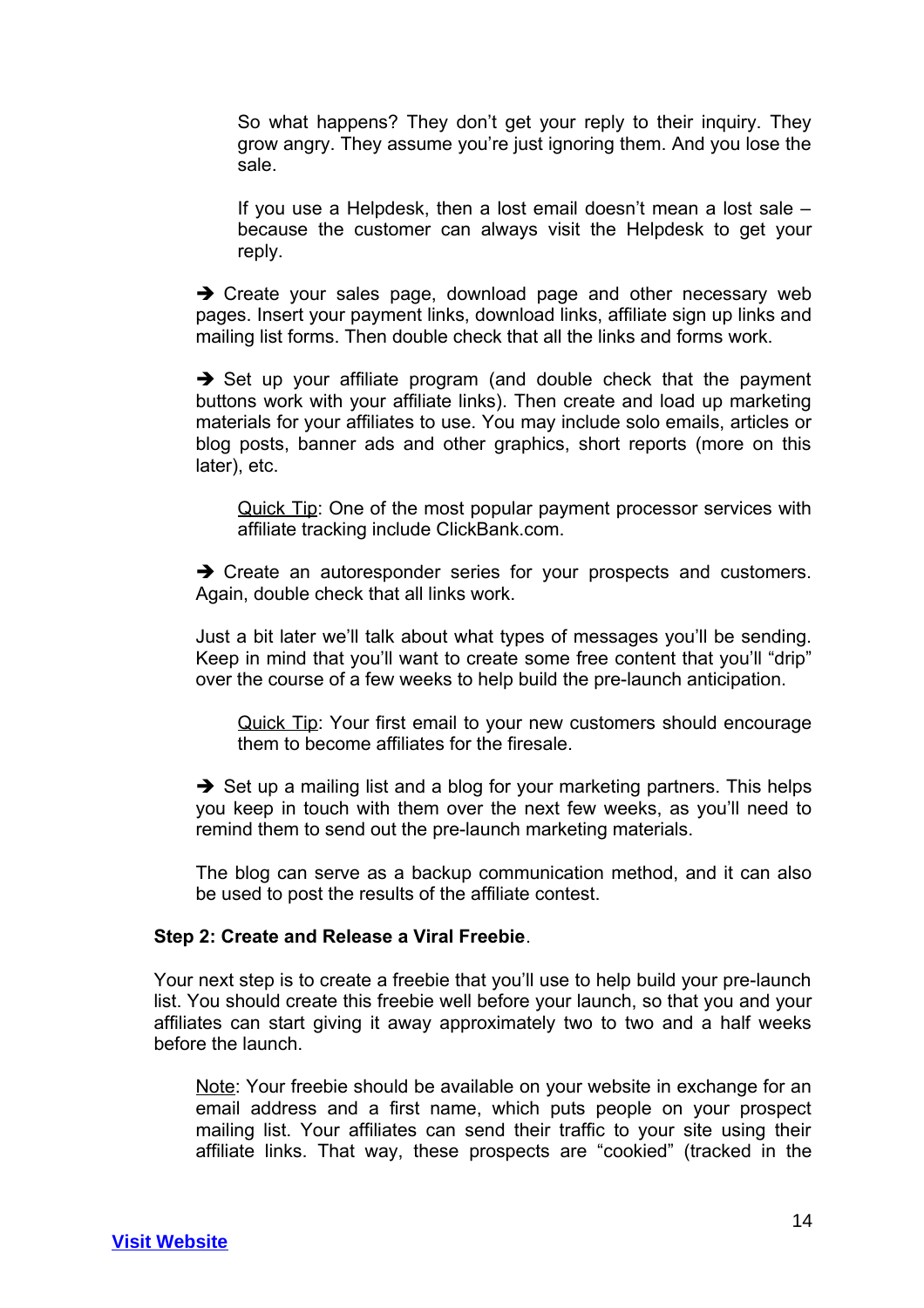affiliate system), which means your affiliate will get credit for any of these prospects eventually buy the firesale package.

Another thing you can do is create and offer a "rebrandable" report for your affiliates. This is a report that includes a link to the firesale home page. Each person who wishes to give away the report can "rebrand" the document with his or her own affiliate link.

Before the firesale, the rebrandable report should work to get people to join your list to get the viral freebie. After the sale has started, your firesale home page will have the salesletter on it, so the report can also "presell" the package.

If you create a rebrandable report, be sure to make it available to all your affiliates. You'll also want to promote it in other ways, such as by linking to it in your forum signature, blogging about it, posting it on our Web 2.0 sites (like Facebook, Twitter, MySpace, and Squidoo), using social bookmarking services to bookmark it, etc.

Now that we've mentioned the phrase "viral freebie" few times, it's time we define what we mean by this term…

## **DEFINED: "Viral Freebie"**

A free product used to build anticipation and buzz in the market.

A viral freebie could be come in any format, such as a downloadable eBook, a short report, a video, an audio recording, access to a free teleseminar or webcast, software, spreadsheets, a tool bar or any other sort of tools or resources that your market wants.

Quick Tip: That last line is key – it MUST be something your market wants. You won't get the viral effect if no one cares about your freebie.

You also need to release something directly relevant to what you're offering in your firesale. As an example: if you're offering resell rights products to Internet marketer, then ideally your freebie should come with resell rights and/or it should educate people about how to cash in on resell rights.

Now, because plenty of marketers offer freebies all the time, you need to rise above the "noise" in your market. That means your product must REALLY stand out from the other freebies:

• One way to do that is to give away something extremely valuable that everyone else is charging for. Doing so will get customers "buzzing" (which is what you want).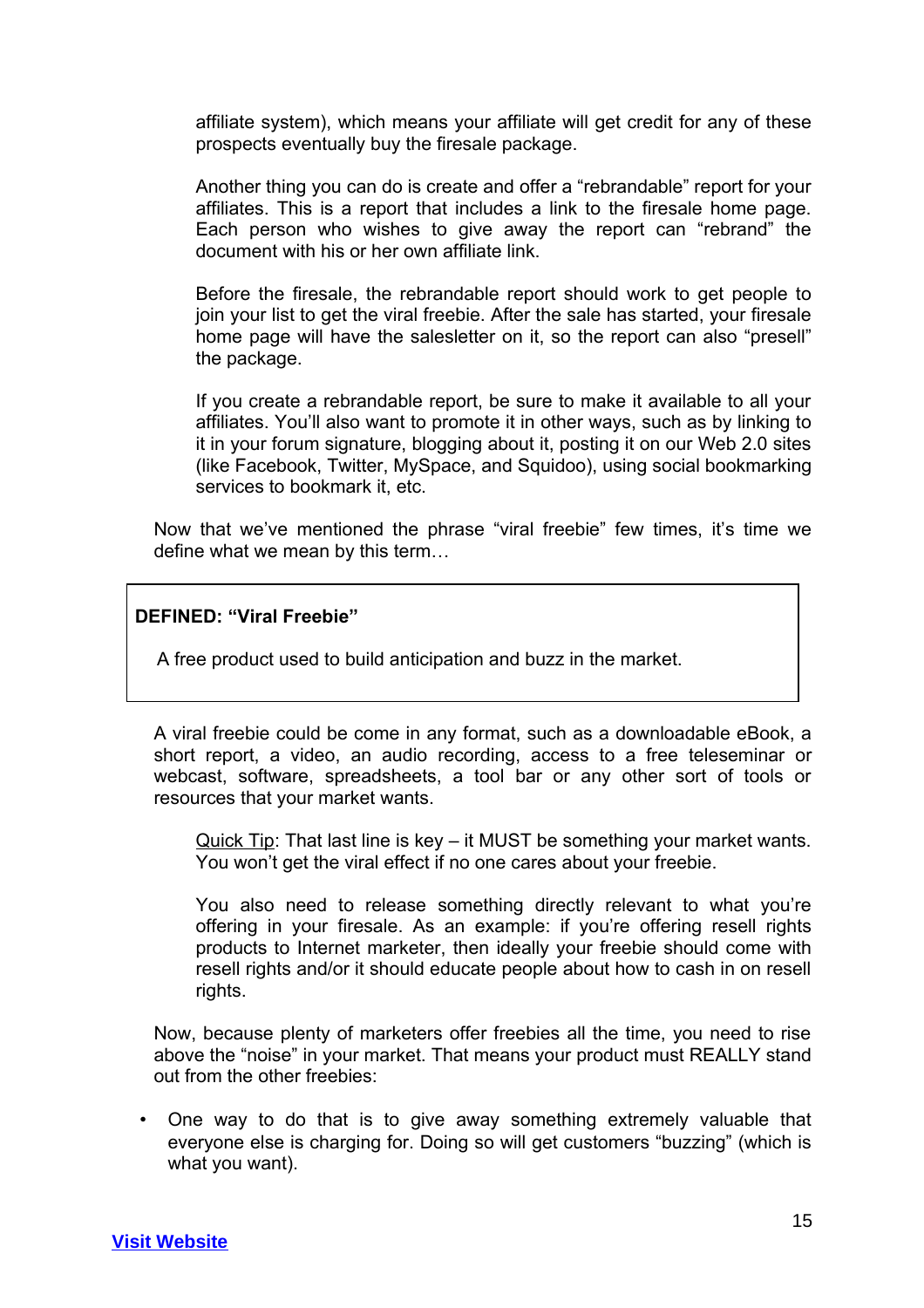• Another way to get your freebie noticed is to make it edgy and controversial. You may even make it slightly offensive. This works best with a video, audio, controversial seminar or eBook.

Again, you should get this freebie out to the market about two weeks before your launch. Inform your affiliates well in advance what date you'd like them to start sending traffic to your page.

Then once you get people onto your mailing list, it's time for you and your affiliates to start ratcheting up the excitement…

## **Step 3: Start Building Anticipation**

You have a list full of prospects, and more joining all the time. Now what you need to do is start dripping more free content along with mixing your marketing message into these emails.

Quick Tip: Think of your pre-launch as an event. You want people on your list to start anticipating your email messages, which will be a mix of continued free content (edgy and controversial, if possible) and marketing messages. And eventually, you want people to anticipate your product launch itself.

At first, you don't tell too much. Think of yourself as a poker player, holding your cards close to your vest.

Instead, you drop a hint here and there when the launch is still about one and a half to two weeks away. You tell people to write the launch date and time on their calendar, because "something big is coming." You just don't them what you're talking about. You continue to drip free content via the newsletter.

About a week before the launch you can start your other events, like a contest. Regardless of what sort of contest or games you run at this time, you should have all contestants post on your blog, because these posts serve as social proof. You may have games, where anyone can win prizes (like discount coupons for the firesale package).

Quick Tip: One of the best types of pre-launch contests you can run is one in which the entrants sell themselves on your firesale package. For example, each entrant must write 300 words on the top three benefits they'll receive when they purchase the package.

The overall winner gets the package for free. Everyone else gets a limitedtime coupon with an extra discount. This is one contest where the "runners up" become customers!

In the final five or so days before your launch, you start steadily releasing more and more information about the firesale. You tell people in every email you send about how the package will benefit them. You should release daily emails that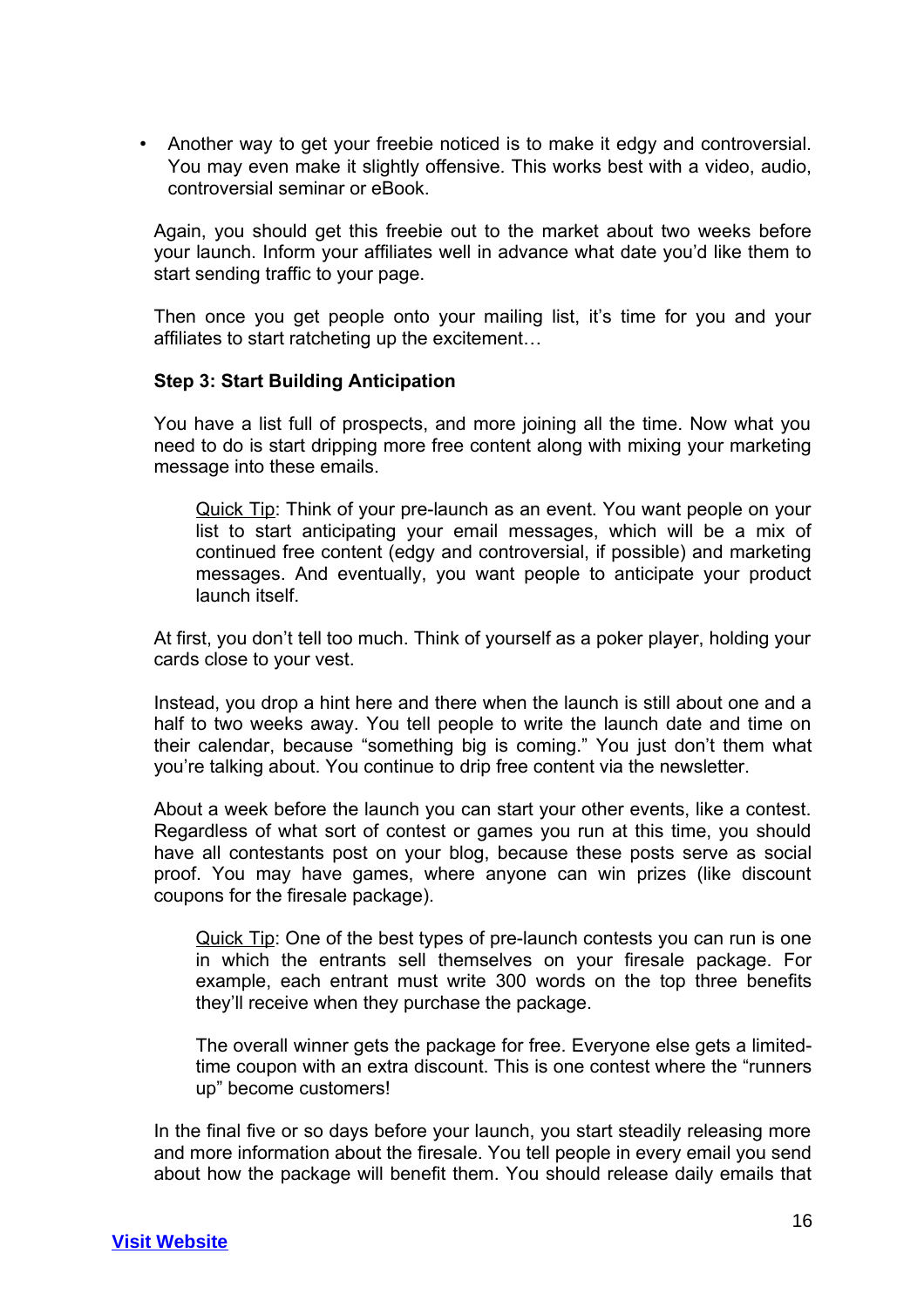tell a little bit more about the package – that way, about 24-48 hours before launch you'll have many prospects who've already decided they're buying.

Now there's just two final pieces you need to snap into your pre-launch emails to make this really work:

- You need to stress the urgency of buying immediately. Since this is a firesale, the price will go up – let your prospects know this.
- You need to build curiosity about the package. Don't reveal every product. Indeed, mention that there are some "never before seen" gems in the package – and merely HINT about them (and their benefits) without coming right out and directly telling people what these products are.

Your most curiosity-arousing email should hit your prospects' inboxes about 36 hours before the launch.

You should send one more message the night before launch (generally about 12 hours before the launch time) to remind prospects that the sale starts "in the morning."

Finally, remember that you need to keep your affiliates updated throughout this final week. And even though you should have a lot of "cookied" prospects on your list due to the initial viral freebie promotion, your affiliates should also be sending emails to build anticipation in the final week – and right up until the night before.

Quick Tip: Use a "countdown clock" script on your firesale home page that counts down the days, hours and minutes until your sale launches. That way, every time someone visits the page to join your mailing list, they'll see the timer. You can then periodically remind people to check out the page to see how much time until launch. Doing so helps build excitement.

## **Step 4: Launch!**

Today is launch day. You should check through your links and pages one more time several hours before you actually launch. You should also email your marketing partners to remind them to promote the launch.

Then, about a minute or two before the launch, replace the "countdown" page with your actual sales page.

Quick Tip: Have one or two friends standing by with the sales page, your website FTP information, your autoresponder login information and the email you want to send to prospects. That way, if something would happen like your power would go out or your Internet connection goes down, you can call them and they can upload your page and email your prospects.

Next, email your prospects and to remind them the sale has started. Keep the message short and sweet – a line or two and a link is all that's needed. You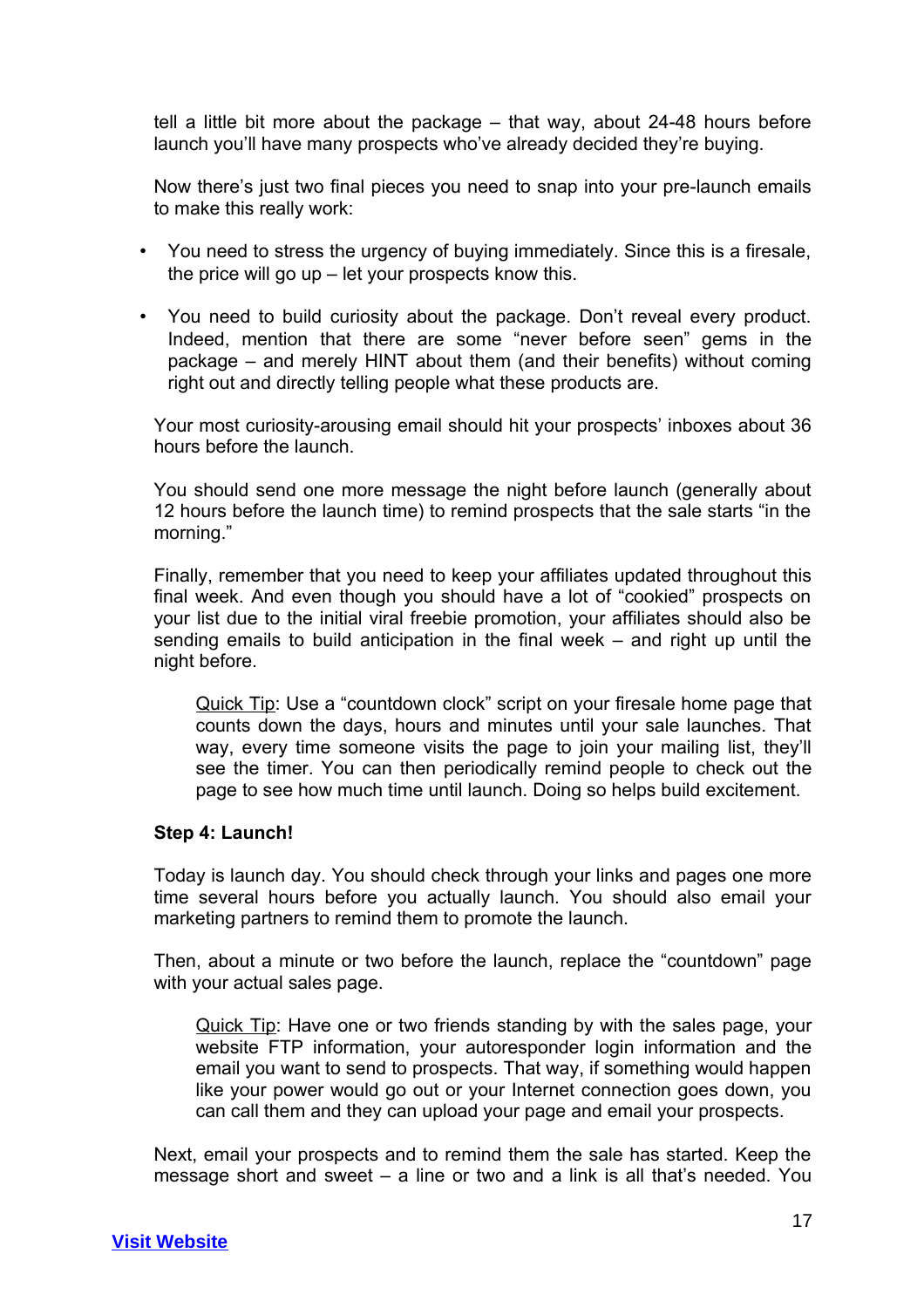needn't "sell" them too hard in this message, because you've been persuading them all week!

After the launch, it's time for you to sit back and watch your PayPal account grow to a small fortune!

This is a very exciting day – and it will continue to be exciting for the next three days!

But while you're popping champagne corks and celebrating, don't forget there are a few more things you need to do:

- If you're manually adjusting the price changes (as opposed to having a script do it), then you'll need to raise the price on the second and third day of the firesale.
- About six hours before you raise the price, email your prospect list to remind them they have a short amount of time to get the package before the price increases. (This is your "fear of loss" urgency tactic.)
- Answer all your customer service inquiries as quickly as possible. If you can't answer them within a couple hours, then hire assistants to help you.
- Stay in contact with your affiliates throughout the launch to keep them motivated and informed of price changes.
- Encourage your customers to become affiliates.
- Promote your sale in other ways, such as by blogging about it, talking about it on forums (or in your forum signature lines), posting YouTube videos about it, purchasing AdWords ads, submitting press releases to PRWeb.com, etc.
- And enjoy your success you DESERVE it!

## **Conclusion: Your Firesale Fortune Awaits!**

## Congratulations!

Now that you know how the firesale works, you immediately put it to work for you! Let's quickly recap the steps:

- #1 COLLECT a Package of In-Demand Products
- #2 CRAFT a High-Response Sales Page
- #3 CONTACT and Recruit Launch Partners
- #4 CREATE a Buzz-Building Marketing Campaign